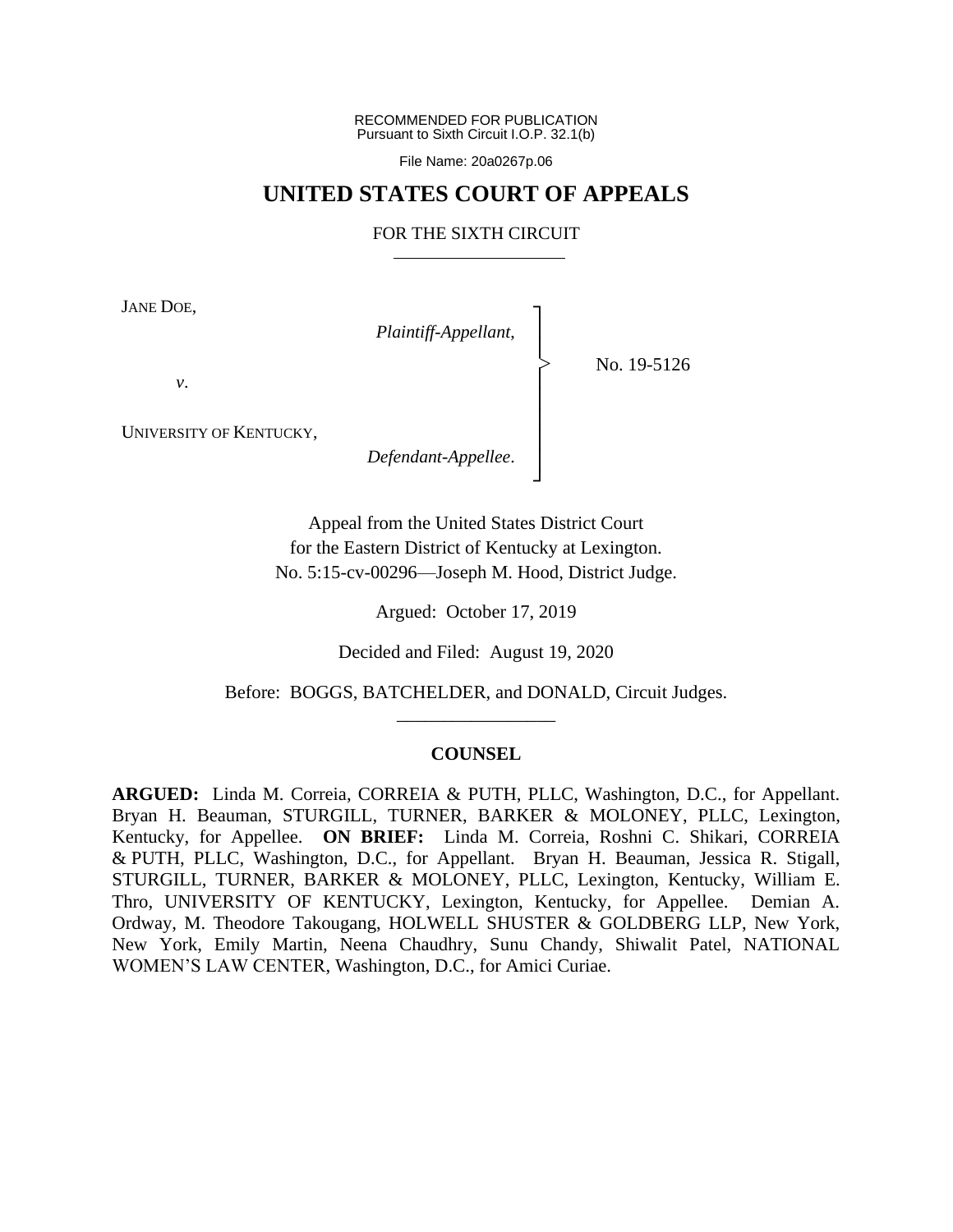# **OPINION** \_\_\_\_\_\_\_\_\_\_\_\_\_\_\_\_\_

\_\_\_\_\_\_\_\_\_\_\_\_\_\_\_\_\_

BERNICE BOUIE DONALD, Circuit Judge.In this matter, we ask whether Plaintiff Jane Doe (hereinafter "Doe") can bring a Title IX, 20 U.S.C. § 1681, claim against a university based on that university's alleged deliberate indifference to a sexual assault by a university student (*i.e.*, a Title IX *Davis* claim, *Davis v. Monroe County Board of Education*, 526 U.S. 629 (1999)). Although not technically enrolled at Defendant University of Kentucky (hereinafter "the University"), Doe lived, dined, and participated in student activities on the University's campus. She also hoped to attend the University and was enrolled at a Kentucky community college that allows its students to transfer credits to the University and enroll in the University through a simpler application process. The district court held that Doe could not bring such a claim, finding that Doe was not a student of the University or a participant in any of the University's educational programs or activities. Because we find that Doe has sufficiently shown that there remain genuine disputes as to whether the University denied her the benefit of an "education program or activity," she has standing to bring her *Davis* claim, and we REVERSE and REMAND to the district court for further consideration of the merits of Doe's claim in light of this Court's recent opinion in *Kollaritsch v. Michigan State University Board of Trustees*, 944 F.3d 613, 619-24 (6th Cir. 2019).**<sup>1</sup>**

## **I.**

Although the facts and procedural history of this case are somewhat complicated, we can simplify them for purposes of deciding the narrow issue in this case. In fact, the parties agree on most of the facts that are relevant to our decision. Doe attended Bluegrass Community and Technical College ("the Community College"). The Community College was previously known

**<sup>1</sup>** In *Kollaritsch*, this Court, in analyzing several *Davis* claims, held "that a student-victim plaintiff must plead, and ultimately prove, that the school had actual knowledge of actionable sexual harassment and that the school's deliberate indifference to it resulted in further actionable sexual harassment against the student-victim, which caused the Title IX injuries." 944 F.3d at 618. With respect to the plaintiffs in *Kollaritsch*, this Court found that, "[b]ecause none of the plaintiffs in this case suffered any actionable sexual harassment *after* the school's response, they did not suffer 'pervasive' sexual harassment as set out in *Davis*." *Id.*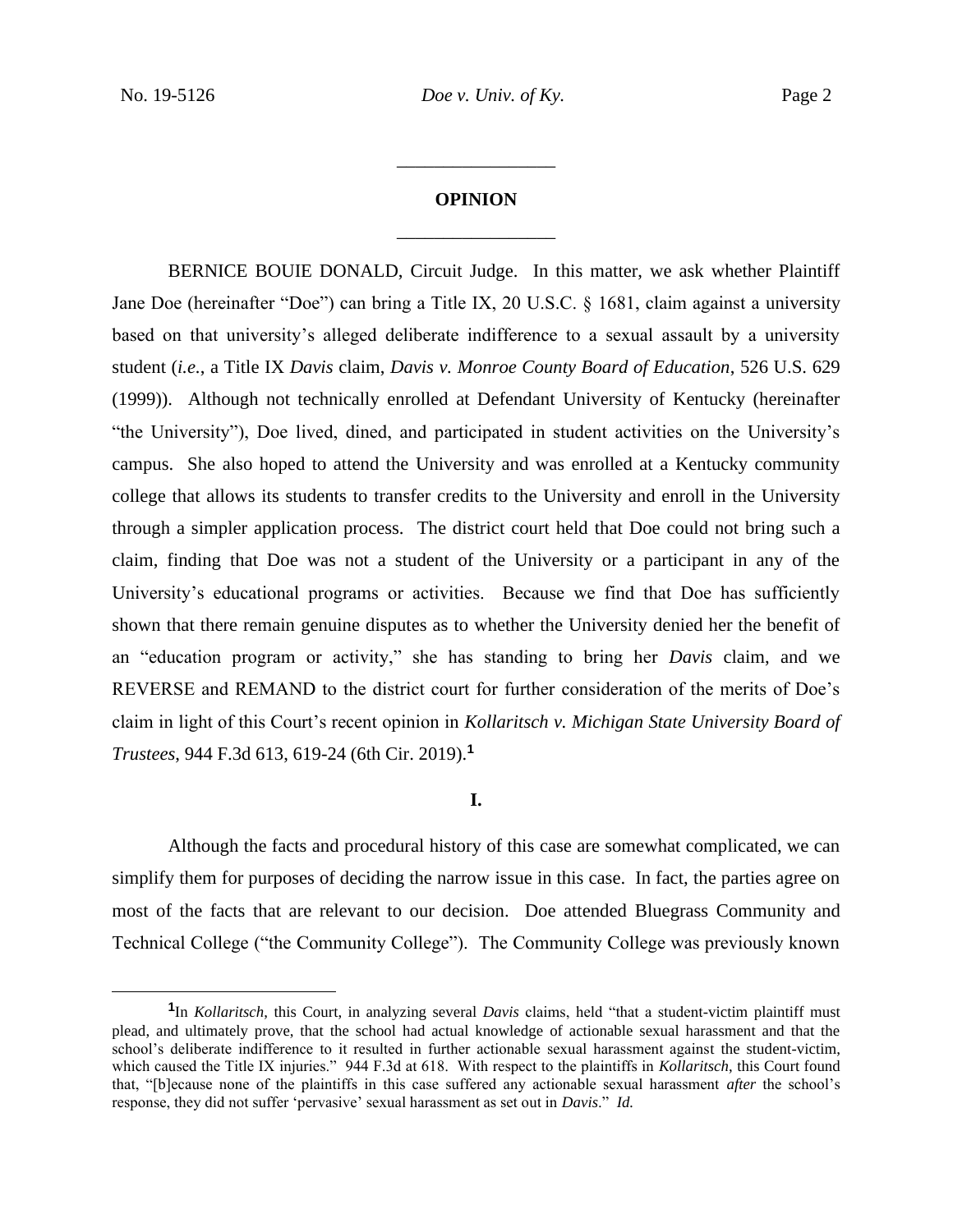as Lexington Community College, which was an entity that was wholly owned, governed, and managed by the University. Although the administration of the Community College has now split off from the University, many of its buildings, grounds, and parking areas are still owned and operated by the University. Importantly for this case, students who chose to live on campus at the Community College lived in the *University's* residence halls, as did Doe. Both parties agree that living on campus contributes to learning and leads to more academic success. Doe paid various fees directly to the University, including payments for room, board, and fees for the student government association, student activities, access to the student center, a student health plan, technology, access to the recreation center, and student affairs. The University has two programs that allow the Community College's students to transfer to or earn credits toward a degree at the University. Doe did not yet meet the requirements for either program because she had only been enrolled at the Community College for a few short weeks, but she alleges that she planned to enroll at the University.

Doe alleges that, while she was living on the University's campus, a student enrolled at the University raped her on October 2, 2014.**<sup>2</sup>** She reported the rape to the University's police department, and the University investigated the allegations. Over the course of two and half years, the University held four different disciplinary hearings. Although the alleged perpetrator was found responsible for the rape at the first three hearings, the University's appeal board overturned the decisions based on procedural deficiencies. At the fourth hearing, the alleged perpetrator was found not responsible. Doe dropped out of her classes and withdrew from the University's housing on October 15, 2014.

Doe filed suit against the University on October 1, 2015, and has since filed multiple amended complaints, asserting that the University's deliberate indifference to her alleged sexual assault violated Title IX. The University moved for dismissal of Doe's third amended complaint on February 20, 2018. In its motion, the University argued, among other things, that Doe was not a student at the University and was thus not deprived of an "education program or activity"

<sup>&</sup>lt;sup>2</sup>We include the following allegations to give context to Doe's claim, but we do not believe that these allegations are necessary to conclude that the district court erred. In this opinion, we address only whether the district court properly concluded that Doe lacked standing, and we will not address the other arguments presented as alternative grounds for affirming the district court's grant of summary judgment.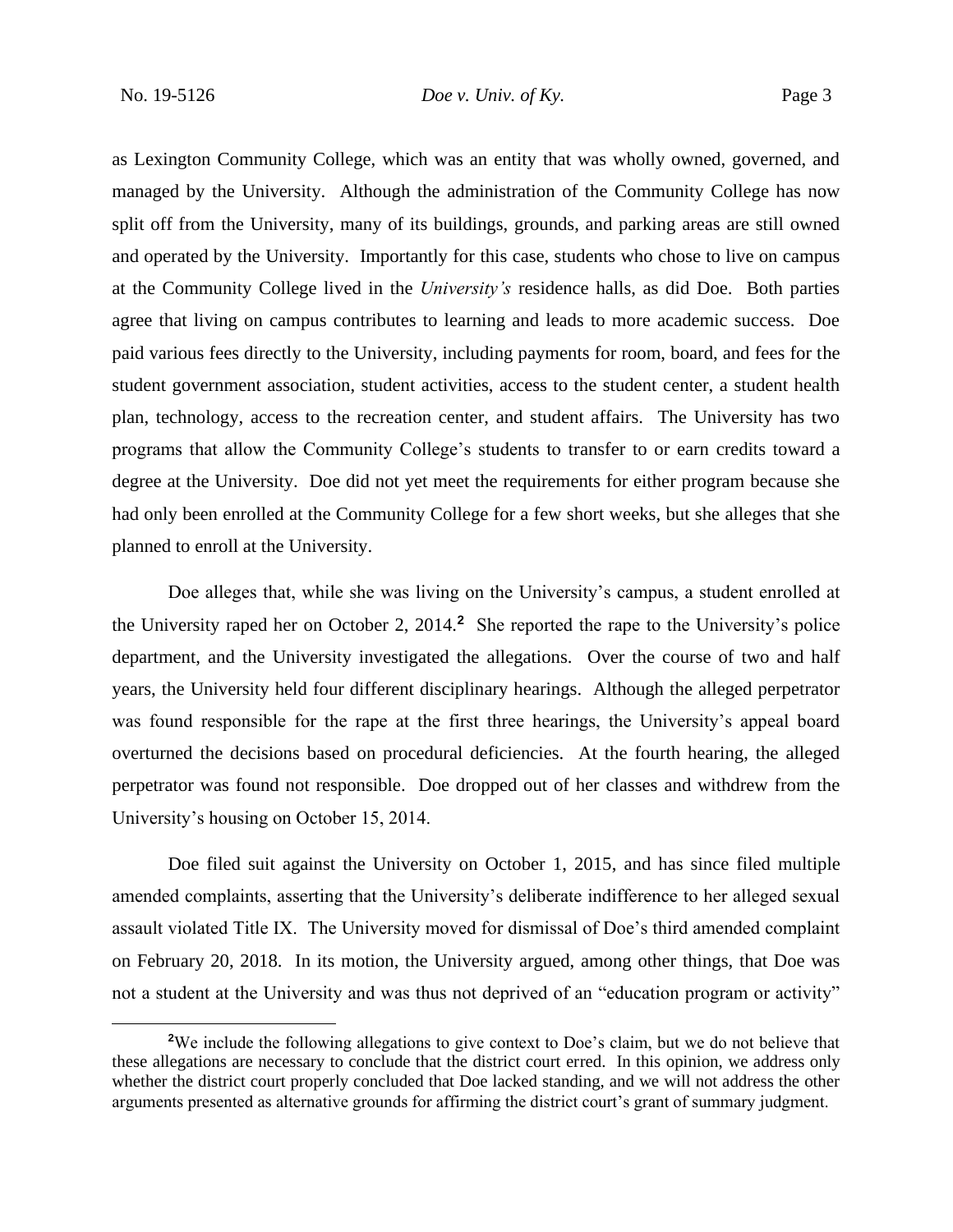No. 19-5126 *Doe v. Univ. of Ky.* Page 4

under Title IX. 20 U.S.C. § 1681(a). Because the University attached multiple exhibits to its motion to dismiss, the district court treated the motion as a motion for summary judgment and allowed limited discovery related to the University's argument that, as a non-student, Doe could not bring suit. *Doe v. Univ. of Ky.*, 357 F. Supp. 3d 620, 623 (E.D. Ky. 2019). The district court concluded:

Accordingly, the [c]ourt finds that while [Doe] was living on [the University]'s campus, paying various fees and costs associated with living on campus, and utilizing [the University]'s services, such as [the University]'s libraries and computer labs, [Doe] has failed to show she was either a [University] student or participating in any of [the University]'s educational programs or activities. Since [Doe] has failed to show she was either a [University] student or enrolled in a [University] education program or activity, [Doe] lacks standing to bring the present action under Title IX, and the Court need not consider [the University]'s arguments regarding the first three disciplinary hearings and [Doe]'s alleged failure to state a Title IX retaliation claim.

*Id.* at 633-34. Plaintiff filed a timely appeal challenging the district court's grant of summary judgment.

## **II.**

We review a district court's grant of summary judgment de novo. *Gillis v. Miller*, 845 F.3d 677, 683 (6th Cir. 2017). Summary judgment is proper "if the movant shows that there is no genuine dispute as to any material fact and the movant is entitled to judgment as a matter of law." Fed. R. Civ. P. 56(a). The moving party bears the burden of showing that no genuine issues of material fact exist. *Celotex Corp. v. Catrett*, 477 U.S. 317, 324 (1986). The nonmoving party "must set forth specific facts showing that there is a genuine issue for trial," and in turn, the reviewing court must determine "whether the evidence presents a sufficient disagreement to require submission to a jury or whether it is so one-sided that one party must prevail as a matter of law." *Anderson v. Liberty Lobby, Inc.*, 477 U.S. 242, 250-52 (1986) (internal citations and quotation marks omitted).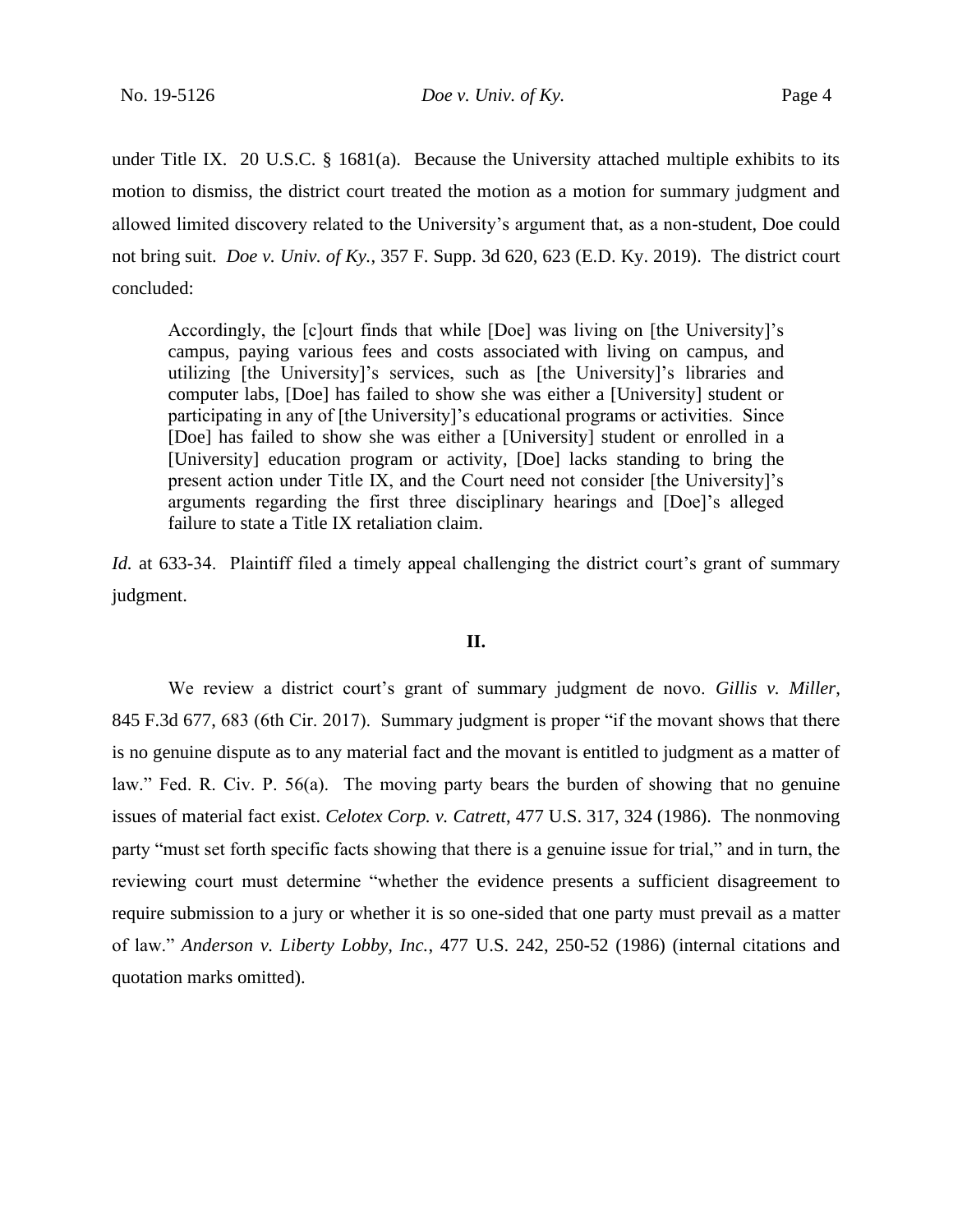#### **III.**

Title IX states that "[n]o person in the United States shall, on the basis of sex, be excluded from participation in, be denied the benefits of, or be subjected to discrimination under any education program or activity receiving Federal financial assistance." 20 U.S.C. § 1681(a). This statute has spawned various theories of liability and provides relief broadly to those who face discrimination on the basis of sex in the American education system. *See, e.g.*, *NCAA v. Smith*, 525 U.S. 459, 466 n.4 (1999) (recognizing that Congress amended Title IX to reject the Supreme Court's earlier attempts to limit Title IX's coverage to only the specific programs that received federal funding); *N. Haven Bd. of Educ. v. Bell*, 456 U.S. 512, 521 (1982) (allowing employees to sue under Title IX); *Cannon v. Univ. of Chi.*, 441 U.S. 677, 717 (1979) (allowing applicants to sue under Title IX); *Horner v. Ky. High Sch. Athletic Ass'n*, 43 F.3d 265, 271-72 (6th Cir. 1994) (allowing student-athletes to sue under Title IX based on disparities in athletic programming).

In this case, however, we deal with a specific type of Title IX claim: a *Davis* claim. In *Davis v. Monroe County Board of Education*, the Supreme Court held that "recipients of federal funding may be liable for 'subjecting' their students to discrimination where the recipient is deliberately indifferent to known acts of *student-on-student* sexual harassment and the harasser is under the school's disciplinary authority." 526 U.S. at 646-47 (internal editing marks omitted) (emphasis added). In *Vance v. Spencer County Public School District*, this Court explained that, under *Davis*:

Title IX may support a claim for *student-on-student* sexual harassment when the plaintiff can demonstrate the following elements: (1) the sexual harassment was so severe, pervasive, and objectively offensive that it could be said to deprive the plaintiff of access to the educational opportunities or benefits provided by the school, (2) the funding recipient had actual knowledge of the sexual harassment, and (3) the funding recipient was deliberately indifferent to the harassment.

231 F.3d 253, 258-59 (6th Cir. 2000) (emphasis added). Our Court also recently emphasized that *Davis* claims "against a school for its response to *student-on-student* sexual harassment [involve] a 'high standard' that applies only in 'certain limited circumstances.'" *Kollaritsch*,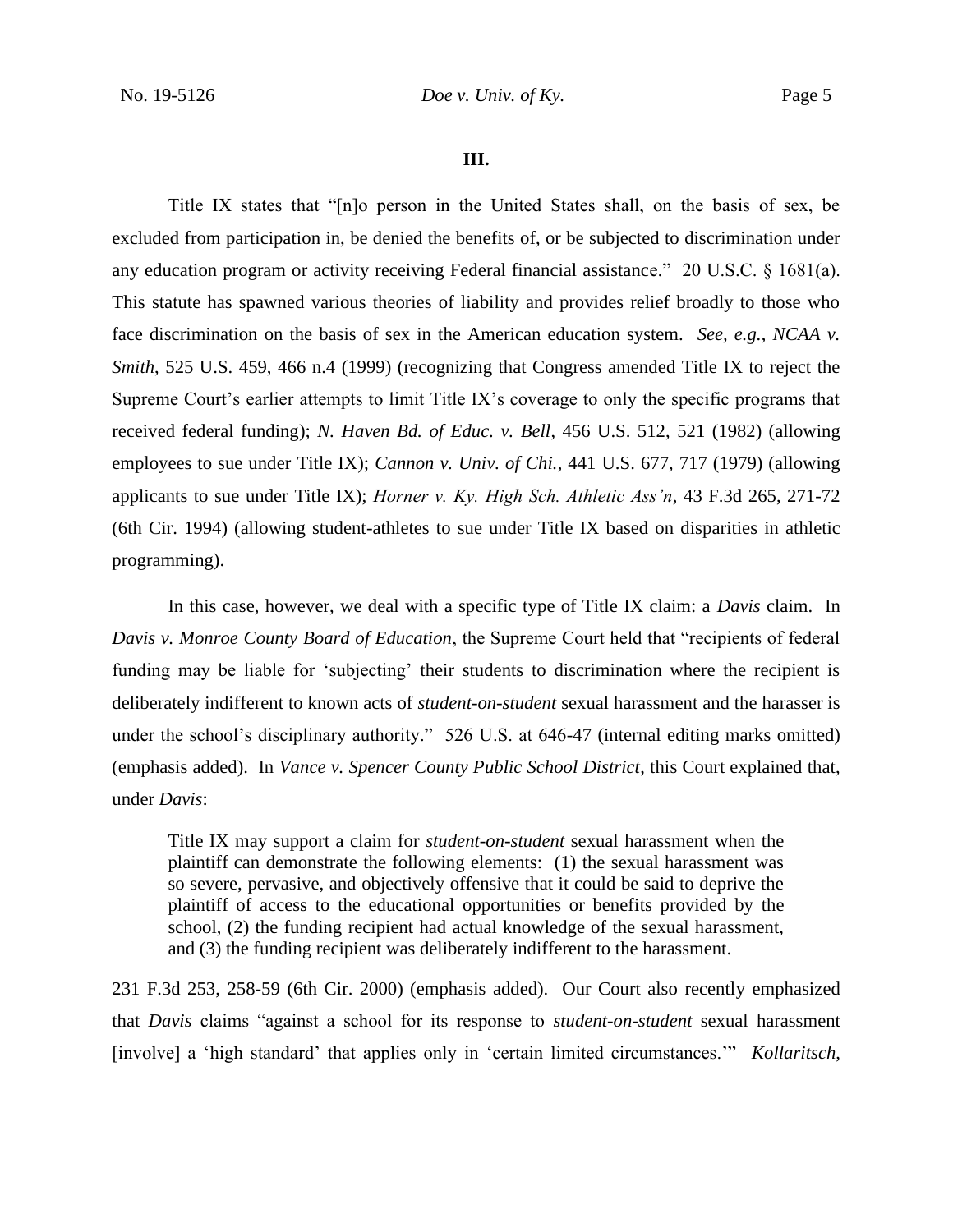944 F.3d at 619 (emphasis added) (quoting *Davis*, 526 U.S. at 643). As emphasized, in each of these cases, the courts have spoken in terms of *student-on-student* sexual harassment.

Based on this language, the district court found that Doe did not have standing to bring her *Davis* claim because she was not a "student" at the University. We disagree. Although this Court does not wish to extend *Davis* beyond the scope intended by the Supreme Court, we find that the district court's decision was too rigid in this case and that, although Does was not enrolled as a student at the University, she has shown that, for purposes of her *Davis* claim, there remain genuine disputes as to whether she was denied the benefits of an "education program or activity" furnished by the University.

Although she was not technically enrolled in classes at the University, Doe lived in one of the University's residence halls, she paid the University directly for that housing. She also paid for a dining plan from the University. Moreover, Doe paid the University for various student fees, including fees for the student government association, student activities, access to the student center, a student health plan, technology, access to the recreation center, and student affairs.

Doe also alleges that she hoped to eventually enroll at the University after beginning her education at the Community College, and that was certainly a realistic goal. Kentucky's statutory scheme on higher education expressly facilitates the transfer of students from community colleges to public universities. Ky. Rev. Stat.  $\S$  164.092(2)(e) (Kentucky's "public college and university system [should] focus[] its efforts and resources on the goals of: . . . (e) Facilitating credit hour accumulation and transfer of students from [Kentucky community colleges] to four (4) year postsecondary institutions."). To achieve that end, the University has two programs that allow the Community College students to transfer to or earn credits toward a degree at the University while enrolled at the Community College.